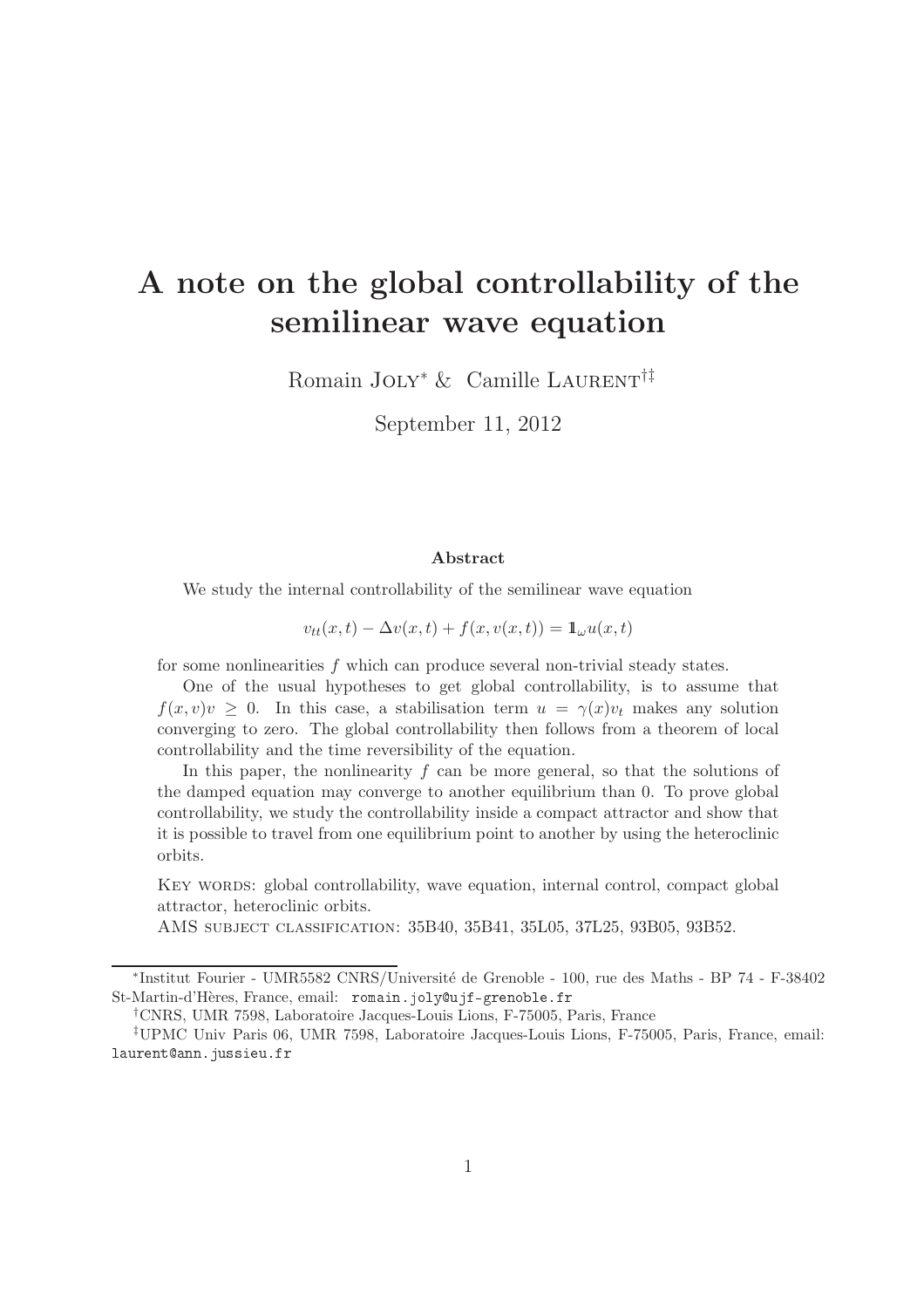# 1 Introduction

This paper concerns the global controllability of the semilinear wave equation. Let  $\Omega$  be compact riemannian manifold of dimension d and let  $\omega$  be an open subset of  $\Omega$ . We consider the internal control of the wave equation

$$
\begin{cases}\nv_{tt}(x,t) - \Delta v(x,t) + f(v(x,t)) = 1\!\!1_{\omega}u(x,t) & (x,t) \in \Omega \times (0,T) \\
\text{+ boundary conditions} \\
(v, \partial_t v)(x,0) = V_0 \in X\n\end{cases}
$$
\n(1.1)

where the function  $u \in L^1((0,T), L^2(\Omega))$  is the control, X is the phase-space and  $V =$  $(v, v_t) \in C^0([0, T], X)$  is the state of the system. The problem of the global controllability of (1.1) consists in proving the following property:

(GC) For any bounded subset B of X, there exists a time  $T(\mathcal{B}) > 0$  such that, for any  $V_0$ and  $V_1$  in B, there exist  $T \leq T(\mathcal{B})$  and  $u \in L^1((0,T), L^2(\Omega))$  such that the solution of (1.1) satisfies  $V(T) = (v, v_t)(T) = V_1$ .

Other articles consider the boundary control problem by replacing (1.1) with a control from the boundary for the same semilinear equation. We will not study these boundary conditions while our methods could apply, but it would require some further analysis of the nonhomogeneous boundary value problem for the nonlinear equation.

The control theory for the linear case  $f \equiv 0$  is now well known, see [3] and [4]. The necessary and sufficient condition for global controllability is that  $\omega$  satisfies the geometric control condition: there exists  $L > 0$  such that any generalized geodesic of  $\Omega$  of length L meets the set  $\omega$  where the control is effective.

The study of the semilinear case  $f \neq 0$  is still in progress (see [7] and [26]). To our knowledge, the control problem is solved mainly in three different cases:

• Local control. We assume  $f(0) = 0$ , that is that  $v \equiv 0$  is a steady state of (1.1). The problem of local controllability states as property  $(GC)$ , except that  $\mathcal B$  is not any bounded set but is a small neighborhood of 0. The local controllability is known for both internal and boundary control, see [6] and [28].

The result of Coron and Trélat [8] is quite different but could be described roughly as local controllability near a whole connected component of the set of steady states. The authors study local controllability by boundary control near a path of steady states, in dimension  $d = 1$ . Notice that their method using quasi-static deformations, enables to compute effectively the control. Remark also that an important part of our proof consists in proving that we can go from an equilibrium to another using the global compact attractor and is therefore similar, in spirit, to their result.

• Quasilinear nonlinearity. Another class of problems for which (GC) holds, is the case where f is almost linear, for instance globally lipschitzian, see [17], [20], [29] and [7].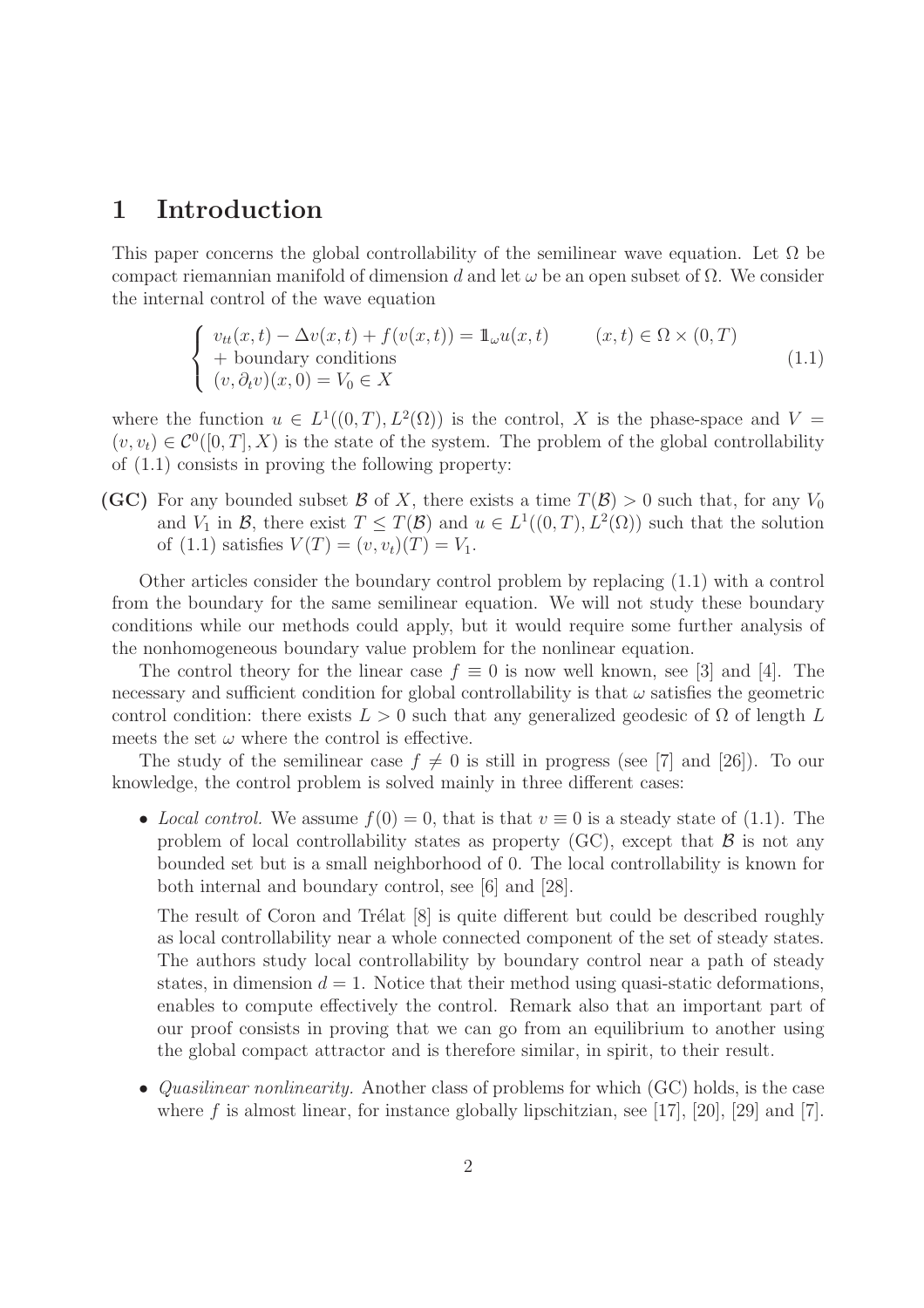• Sign condition  $f(s)$   $\geq$  0. In [27], [9] and [15], stabilization results are proved, that is that, if  $f(s)$ s > 0 and if f satisfies some additional conditions, all the solutions of the damped wave equation

$$
v_{tt}(x,t) - \Delta v(x,t) + f(v(x,t)) = -\mathbb{1}_{\omega}v_t(x,t)
$$
\n(1.2)

goes to 0 when t goes to  $+\infty$ . Adding a local control result near 0, one easily gets a global control result by using  $u = -v_t$  as control in (1.1). Therefore, [27], [9] and [15] also yield the global controllability of semilinear wave equations, under a sign assumption for f. Notice that this sign condition cannot be removed carelessly if  $f$ is superlinear, due to the counter-example of [29].

The purpose of this paper is to release the sign condition  $f(s)s \geq 0$  to an asymptotic sign condition and to add a possible dependence in the space variable  $x$ . In this case, the solutions of (1.2) may converge to another equilibrium than 0. Therefore, one has to explain how to move from one equilibrium to another in the control problem (1.1).

### 2 Main result

The main idea of this paper is very general and may be applied to several kind of problems. However, to avoid too abstract formalisms, we state our main result in the following particular cases.

Let  $\Omega$  be a smooth connected manifold of dimension d with boundary and let  $\omega$  be an open subset of  $\Omega$ . Let  $X = H_0^1(\Omega) \times L^2(\Omega)$  and let  $\Delta$  be the Laplacian operator with Dirichlet boundary conditions. Let  $f \in C^{\infty}(\overline{\Omega} \times \mathbb{R}, \mathbb{R})$ .

We consider the following problem of internal control

$$
\begin{cases}\nv_{tt}(x,t) - \Delta v(x,t) + f(x,v(x,t)) = 1\omega u(x,t) & (x,t) \in \Omega \times (0,T) \\
v(x,t) = 0 & (x,t) \in \partial\Omega \times (0,T) \\
(v,\partial_t v)(x,0) = V_0 \in X\n\end{cases}
$$
\n(2.1)

To fit with some already known results, we assume that we are in one of the following cases and make the following assumptions concerning the geometry of the zone of control, the growth of f and its sign (asymptotically defocusing).

**Case A.**  $\Omega$  is a smooth bounded open domain of  $\mathbb{R}^d$  and there exists  $x_0 \in \mathbb{R}^d$  such that

$$
\{x \in \partial\Omega \mid (x - x_0)\nu > 0\} \subset \overline{\omega} . \tag{2.2}
$$

Moreover, if  $d \geq 2$ , we assume that there exists  $0 \leq p < d/(d-2)$  and  $C > 0$  such that

$$
|f'_x(x,s)| + |f(x,s)| \le C(1+|s|)^p \quad \text{and} \quad |f'_s(x,s)| \le C(1+|s|)^{p-1} \ . \tag{2.3}
$$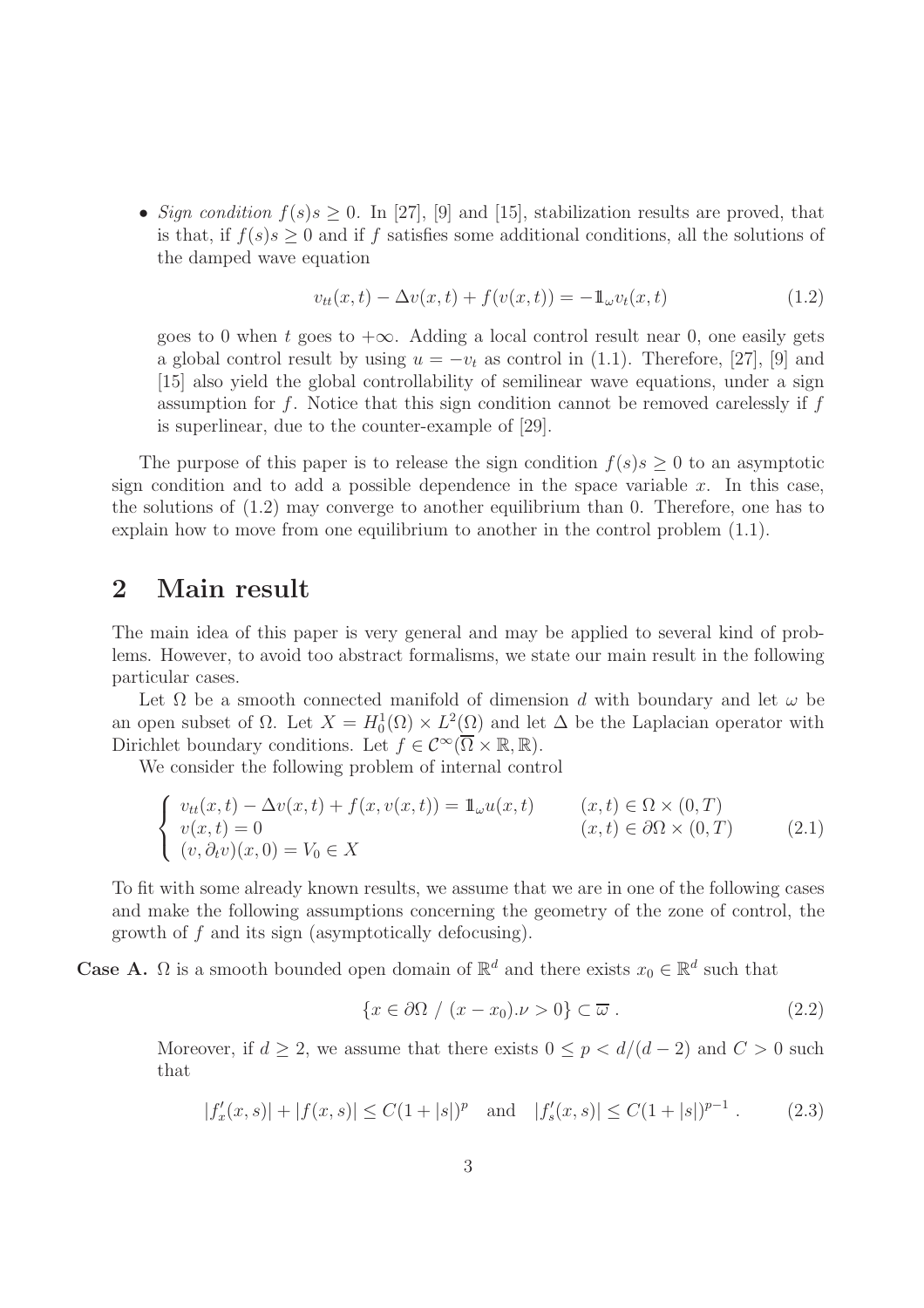$$
\inf_{x \in \overline{\Omega}} \liminf_{|s| \to \infty} \frac{f(x, s)}{s} > \lambda_1 , \qquad (2.4)
$$

where  $\lambda_1$  is the first (non-positive) eigenvalue of  $\Delta$ .

**Case B.**  $\Omega = \mathbb{R}^3$  and  $\omega$  is the exterior of a ball. Moreover, f satisfies (2.3) with  $p \in [0, 5)$ , and for any  $(x, s) \in \Omega \times \mathbb{R}$ ,

$$
(x \notin B(0,R) \text{ or } |s| \ge R) \implies f(x,s)s \ge cs^2. \tag{2.5}
$$

for a positive constant  $c > 0$ .

Case C.  $\Omega$  is a smooth compact manifold with boundary of dimension  $d = 3$ . We assume that the geodesics of  $\overline{\Omega}$  do not have contact of infinite order with  $\partial\Omega$  and that  $\omega$  satisfies the geometric control condition of [4]. Moreover,  $f(x, s)$  is analytic with respect to s, and satisfies (2.3) with  $p \in [0, 5)$ . We also ask

$$
x \in \partial \Omega \implies f(x, 0) = 0 \text{ and } |s| \ge R \implies f(x, s)s > 0.
$$
 (2.6)

Theorem 1. Assume that the above hypotheses, in one of the cases A, B or C, hold. Then, the wave equation (2.1) is globally controllable in the sense that, for any bounded subset  $\mathcal{B}$ of X, there exists  $T(\mathcal{B}) > 0$  such that, for any  $V_0$  and  $V_1$  in  $\mathcal{B}$ , there exist  $T \leq T(\mathcal{B})$  and  $u \in L^1((0,T), L^2(\Omega))$  such that the solution of  $(2.1)$  satisfies  $V(T) = (v, v_t)(T) = V_1$ .

As said in Section 1, Theorem 1 was already known when (2.4) is replaced by the more restricted sign condition  $f(x, s) s > 0$  for all  $s \in \mathbb{R}^*$ . In this simpler case, all the solutions of the associated damped wave equation

$$
v_{tt} + \mathbb{1}_{\omega} v_t = \Delta v - f(x, v) \tag{2.7}
$$

converge to zero. When releasing the sign assumption to the asymptotic one (2.4), (2.5) or (2.6), the dynamics of (2.7) become more complicated. The main new idea of this paper is to show how one can use the heteroclinic connections of (2.7) to travel from one equilibrium to another and still obtain global controllability.

The three cases A, B and C may seem restrictive, but were chosen to fit to the already known results on existence of global compact attractors and local control:

- Case A is the classical case where the local control can be proved by multiplier methods and the Cauchy problem solved by Sobolev embedding.
- Case B is the euclidian case with a subcritical nonlinearity which requires Strichartz estimates. The corresponding stabilisation problem has been studied for instance by Dehman, Lebeau and Zuazua in [9].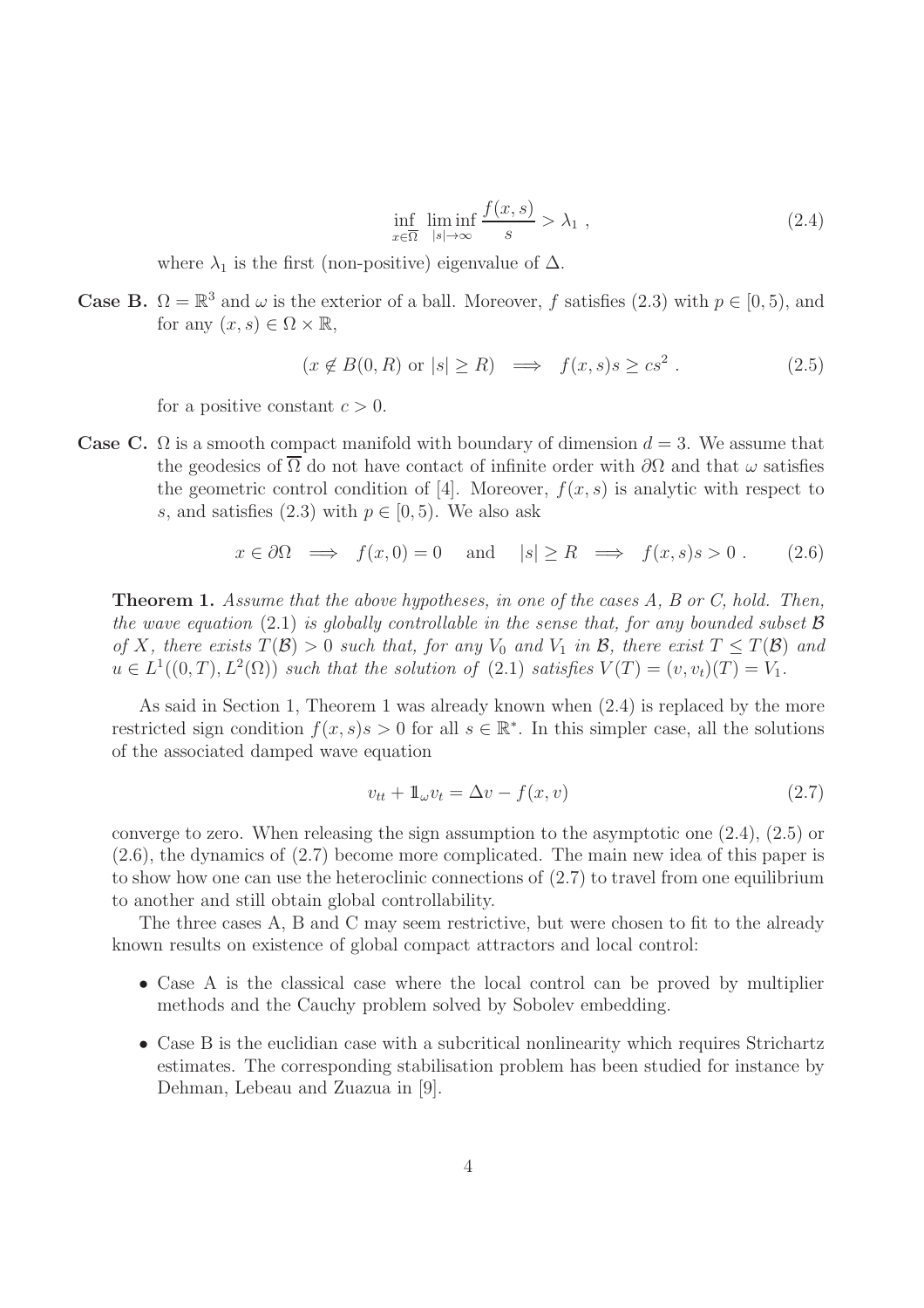• Case C assumes the optimal Geometric Control Condition. Using the global strategy of [9], we have recently proved the stabilisation and the existence of compact global attractor in this case (see [15]). The Unique Continuation Property was quite tricky and required some dynamical system tools associated with a unique continuation theorem requiring partial analyticity. That is why we also require  $f$  to be analytic with respect to s in this case.

Of course, similar results should be true in different geometric situations. Also, the results in case B and C could certainly be applied in any dimension. The subcritical exponents are then  $p \in [0, (d+2)/(d-2))$  for  $d \geq 3$  and any finite  $p \geq 0$  for  $d = 1, 2$ . In fact, the method for proving Theorem 1 may apply in a larger framework, including for example boundary control. This framework is written more explicitely in the next section.

### 3 The qualitative framework of Theorem 1

As already said, the framework behind the proof of Theorem 1 is more general than Cases A, B and C. In this section, we describe this framework through qualitative assumptions and we show that it holds in particular for Cases A, B and C.

#### 3.1 Cauchy problem

The assumptions of Theorem 1 are such that the wave equation (2.1) satisfies the following properties. The Cauchy problem is locally well posed and if the solution  $V$  of  $(2.1)$  exists and is bounded for all  $t \in [0, T]$ , then there is a neighborhood of  $V_0$  such that all the solutions starting in this neighborhood are well defined for all  $t \in [0, T]$  and the Cauchy problem is continuous with respect to the initial data. Notice that (2.1) is reversible in time and, therefore, that all these properties also hold for the Cauchy problem backward in time.

More precisely, in cases A, B and C, we define  $X_T$  the functional spaces where the equation will be well posed:

- Case A:  $X_T = C([0, T], H_0^1(\Omega)) \cap C^1([0, T], L^2(\Omega)).$
- Case B and C:  $X_T = C([0,T], H_0^1(\Omega)) \cap C^1([0,T], L^2(\Omega)) \cap L^{\frac{2p}{p-3}}([0,T], L^{2p}(\Omega))$

In case B and C, we need an additional Strichartz space which is chosen here to ensure  $f(x, v) \in L^1([0, T], L^2)$  when f satisfies (2.3) with p in the specified range (we can also assume without loss of generality that  $p > 3$ .

Theorem 2 (Cauchy problem). For any  $u \in L^1([0,T], L^2)$  and  $V_0 \in X = H_0^1(\Omega) \times L^2(\Omega)$ , there exists a unique solution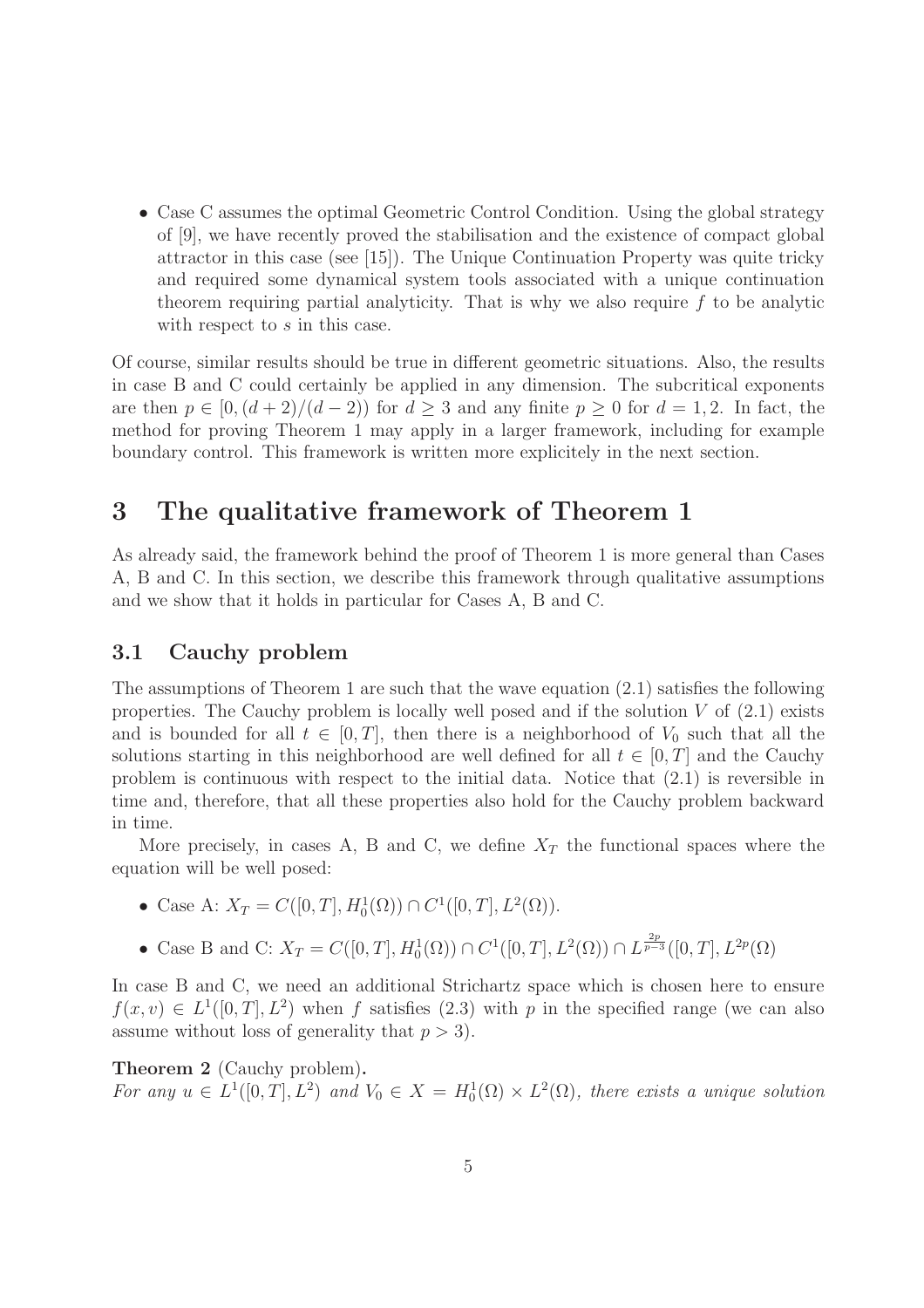$v \in X_T$  of the controlled equation (2.1). Moreover, the flow map

$$
\begin{array}{rcl}\n\Phi: & X \times L^1([0, T], L^2) & \longmapsto & X_T \\
(V_0, u) & \longrightarrow & v\n\end{array}
$$

is locally Lipschitz.

This local Cauchy theory is well known and the dependence of  $f$  on  $x$  does not change the proof. In Case A,  $f$  generates a lipschitz map in the bounded sets of  $X$  and thus all these properties of the Cauchy problem follow from the classical semigroup theory (see [21]). In Cases B and C, f has a higher growth rate and Strichartz estimates are required for the local existence. For case B, Strichartz estimates are true in their full range and can be found for instance in Ginibre-Velo [12]. For case C, Strichartz estimates are more recent and we refer to Burq-Lebeau-Planchon [2] for the first result and Blair-Smith-Sogge [1] for some wider range of exponents. We refer to the books of Sogge [24], Tao [25] or Cazenave [5] (for the closely related nonlinear Schrödinger equation) for references on the Cauchy problems using Strichartz estimates. See also the articles of Ginibre and Velo [10, 11].

The globalisation of the solution is made using the almost conservation of the energy and the assumption on the sign of  $f$ . Indeed, energy estimates give

$$
E(V(s)) \le E(V(t)) + C ||u||_{L^{1}([s,t],L^{2})} \sup_{\tau \in [s,t]} E(V(\tau)).
$$
\n(3.1)

This allows to prove that the energy remains bounded on bounded intervals. We then use the different assumptions on the sign of f to infer similar estimate for the  $H^1 \times L^2$ norm. Indeed, (2.4), (2.5) or (2.6) implies that  $F(x, v) - \lambda_1 |v|^2$  is bounded from below everywhere and even non-negative for x outside a ball  $B(0, R)$ . Thus, using Poincaré inequality  $|\lambda_1| \|v\|_{L^2}^2 \leq \|\nabla v\|_{L^2}^2$ , we obtain the existence of  $\eta > 0$  such that

 $\forall V \in X$ ,  $E(V) \ge \eta \|V\|_X^2 + vol(B(x_0, R))$  inf F.

Thus, the control of the energy given by (3.1) implies a bound on the norm of the solution of (3.3). Moreover, the Sobolev embeddings  $H^1(\Omega) \hookrightarrow L^{p+1}(\Omega)$  shows that the bounded sets of X have a bounded energy.

#### 3.2 Local controllability near equilibrium points

We will use as a black-box the local controllability near equilibrium points. It is precisely stated as follows.

**Proposition 3.** For any equilibrium  $e \in H_0^1(\Omega)$  of  $(2.1)$ , there exists a neighborhood  $\mathcal{N}(e)$ of  $(e, 0)$  in X such that  $(2.1)$  is controllable in  $\mathcal{N}(e)$ . In other word, there exists a time  $T(e)$  such that for any  $V_0$  and  $V_1$  in  $\mathcal{N}(e)$ , there exist  $T \leq T(e)$  and  $u \in L^{\infty}((0,T), L^2(\Omega))$ such that the solution of (2.1) satisfies  $V(T) = V_1$ .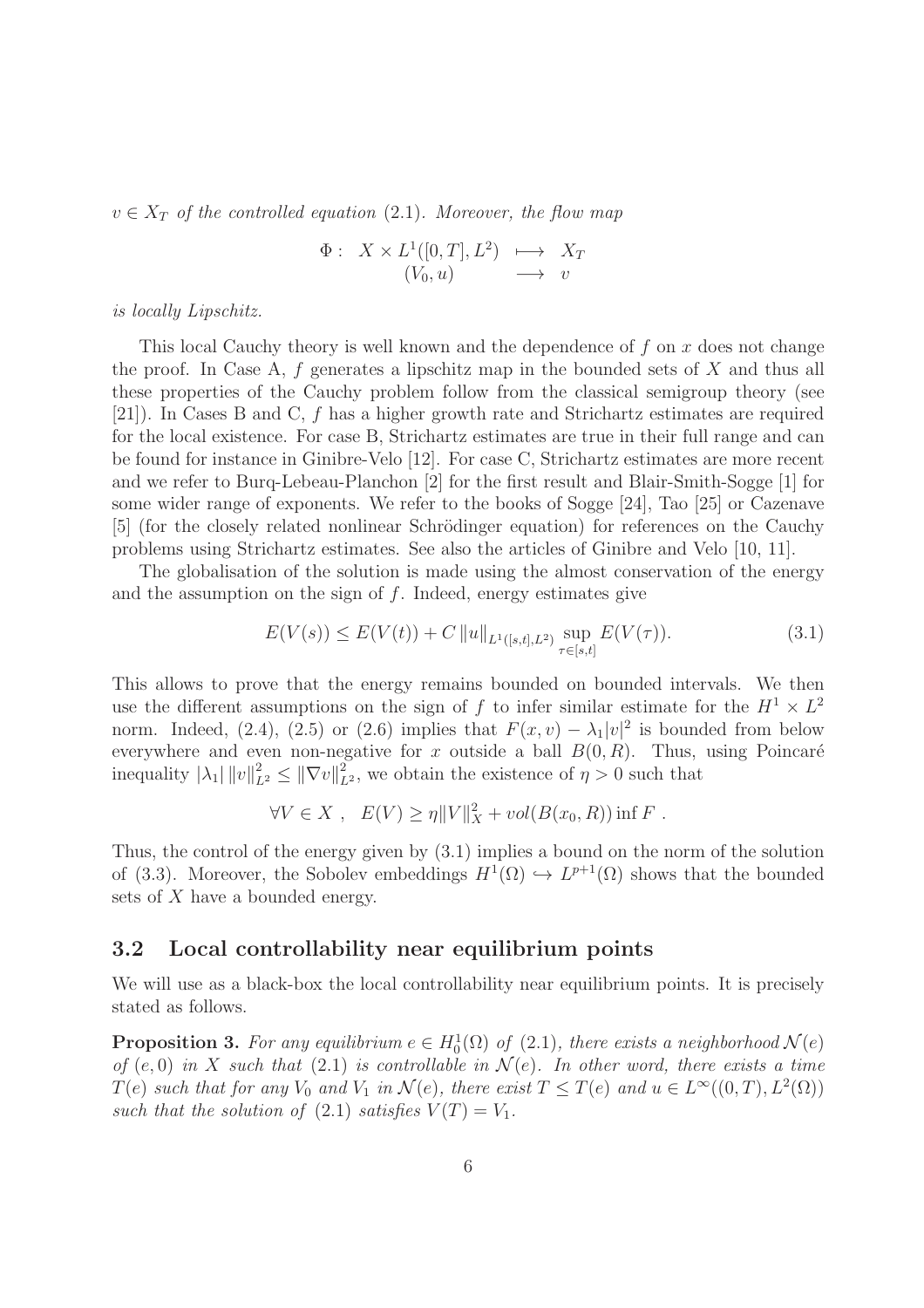Actually, in cases A, B or C,  $T(e)$  can be chosen uniformly equal to the time of the geometric control condition. The proof of the local controllability consists in writing the problem as a perturbation of the linear controllability

$$
h_{tt} - \Delta h + f'_v(x, e(x))h = \mathbb{1}_{\omega}u(x, t)
$$

and to apply a fixed point theorem. The proof is mutatis mutandis given in [28]. See also [7], Theorem 3 of [9], Theorem 3.2 of [18] for control close to 0. See also [19] where local control near trajectories are constructed for the nonlinear Schrödinger equation. The only difference is that we are close to a non trivial solutions and we apply similar local control method to  $r(t, x) = v(t, x) - e(x)$  solution of

$$
\begin{cases}\nr_{tt}(x,t) - \Delta r(x,t) + f'_v(x,e(x))r(x,t) + g(x,r) = 1\!\!1_{\omega}u(x,t) & (x,t) \in \Omega \times (0,T) \\
r(x,t) = 0 & (x,t) \in \partial\Omega \times (0,T) \\
(r,\partial_t r)(x,0) = R_0 \in X\n\end{cases}
$$
\n(3.2)

where  $g(x,r) = r^2 \int_0^1 (1-s) f''_v(x, r(t,x)s + e(x)) ds$  is of order 2 in r.

Note that for the controllability of the linear system, the geometric control condition satisfied by  $\omega$  and the fact that  $f'_v(x, e(x))$  is smooth and independent on the time are crucial for the unique continuation, see Theorem 3.8 and Corollary 4.10 of [4]. The smoothness of e, and thus the one of the potential  $f'_v(x, e(x))$ , follows from elliptic estimates and the subcriticality of f.

#### 3.3 The damped wave equation is a gradient dissipative dynamical system

We set  $\gamma = \mathbb{1}_{\omega}$  and we consider the damped wave equation associated to (2.1)

$$
\begin{cases}\nv_{tt} + \gamma(x)v_t = \Delta v - f(x, v) & (x, t) \in \Omega \times \mathbb{R}_+ .\\ \n(v, v_t)(0) = V_0 \in X\n\end{cases}
$$
\n(3.3)

This equation admits a Lyapounov functional

$$
E(V) = \int_{\Omega} \frac{1}{2} |v_t|^2 + \frac{1}{2} |\nabla v|^2 + F(x, v) \, dx
$$

where  $F(x, v) = \int_0^v f(x, \zeta) d\zeta$ . Notice that, in any case A, B or C, the energy E is well defined because of (2.3).

#### Theorem 4 (Cauchy problem).

Let the assumptions of Case A, B or C be fulfilled. Then, for any  $V_0 \in X = H_0^1(\Omega) \times$  $L^2(\Omega)$  there exists a unique solution  $v \in X_T$  of the subcritical damped wave equation (3.3). Moreover, this solution is defined for all  $t \in \mathbb{R}$  and its energy  $E(u(t))$  is non-increasing in time.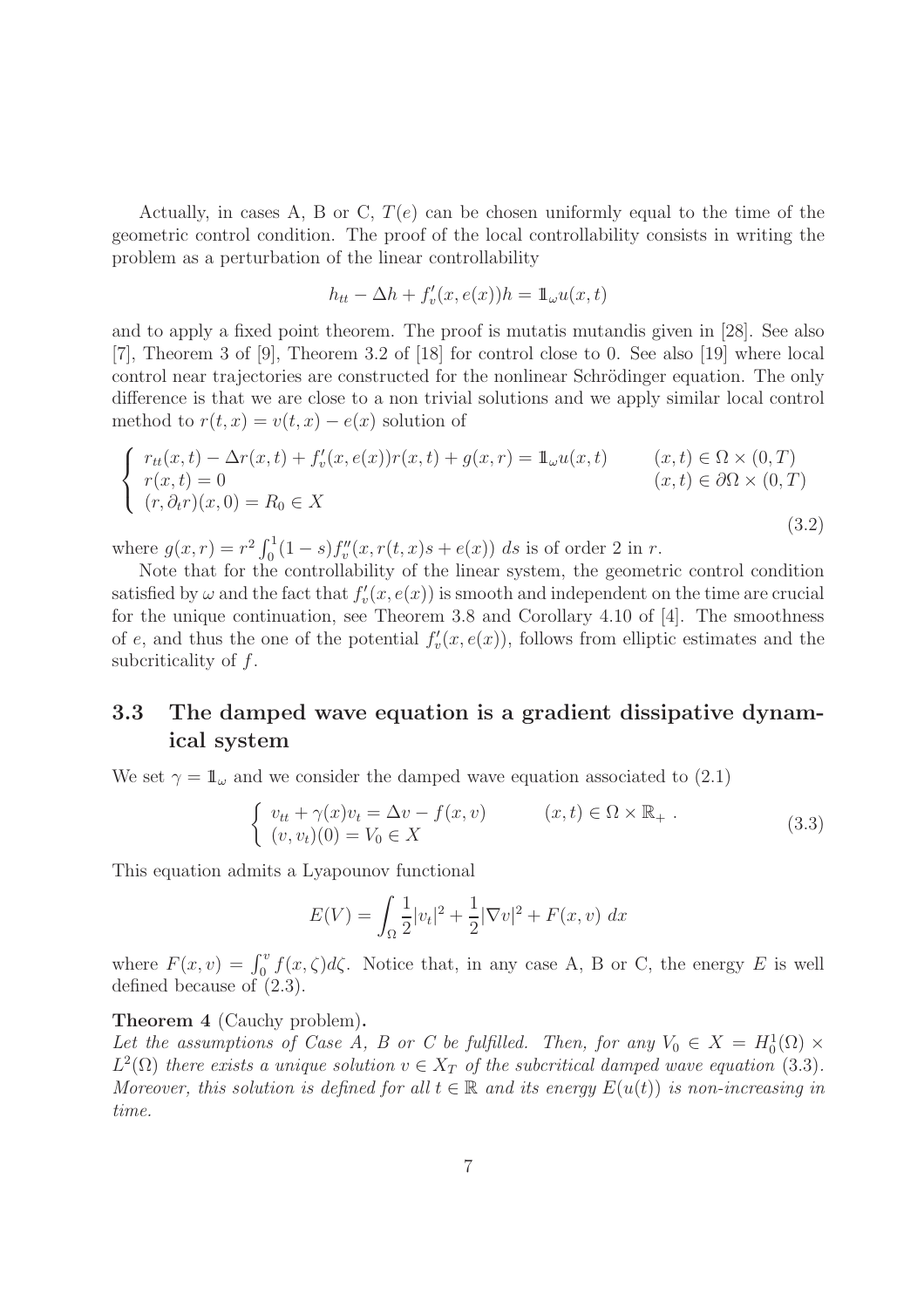The local Cauchy theory follows from Theorem 2. Energy estimates give

$$
E(V(s)) \le E(V(t)) + C \int_s^t E(V(\tau))d\tau.
$$

When combined with Gronwall inequality, it gives backward and forward global wellposedness, as already discussed after Theorem 2. The non-increase of the energy comes from a direct computation. Since the energy  $E$  is non-increasing along the trajectories of  $(3.3)$ , we get that the positive trajectory of any bounded set of X is bounded.

In addition,  $S(t)$  is a gradient dynamical system, i.e. E is a strict Lyapounov function: if  $E(V(t))$  is constant for any  $t > 0$ , then  $V(t)$  is an equilibrium point of (3.3). In Cases A and B, this last property is a straightforward consequence of a unique continuation property of [16] since we assume (2.2) and since  $w = v_t$  satisfies

$$
w_{tt} = \Delta w - f'_v(x, v)w \qquad w_{\vert\omega} \equiv 0. \qquad (3.4)
$$

As shown in [15], Case C is more involved since the geometric control condition of [4] is more general than  $(2.2)$ . The goal is to use the unique continuation result of [23] to  $(3.4)$ to show that  $E$  is a strict Lyapounov function. This unique continuation result is optimal in the geometric point of view, but it requires that  $t \mapsto f'(\cdot, v(\cdot, t))$  is analytic, which can be shown for analytic f via an asymptotic regularization result of [14].

Finally, in Case A,  $V \mapsto (0, f(x, v))$  is compact in X due to (2.3) and in Case B and C, Hypothesis  $(2.3)$  also implies some compactness property for the nonlinearity f (see Theorem 8 of [4] and Proposition 4.3 of [15]).

All these properties yield the following dynamical result.

**Theorem 5.** The dynamical system  $S(t)$  generated by the damped wave equation (3.3) admits a compact global attractor  $\mathcal{A}$ , that is a connected compact invariant subset of X, which attracts all the bounded sets of X. The attractor  $A$  consists in all the trajectories of (3.3), which are globally defined and bounded for all  $t \in \mathbb{R}$ .

Moreover,  $S(t)$  is gradient and any trajectory converges when t goes to  $+\infty$  to the set of equilibrium points. If the trajectory is also defined and bounded for all  $t \leq 0$ , then the convergence toward the set of equilibrium points also holds for t going to  $-\infty$ . As a consequence, the compact global attractor consists exactly in the set of equilibrium points and trajectories connecting two parts of this set (which are heteroclinic orbits if both parts are reduced to a single equilibrium point).

We refer to [13] and [22] for introductions to the notion of attractor and gradient dynamical system. The existence of a compact global attractor for  $S(t)$  follows from the classical arguments of Theorem 3.8.5 of Hale's book [13] (see also Theorem 4.6 of [22]). The three important properties are:  $S(t)$  is gradient, it is asymptotically smooth and the set of equilibrium points is bounded. The complete proofs of existence of a compact global attractor can be found in [22] (Theorem 4.38 and the discussion above) for Case A and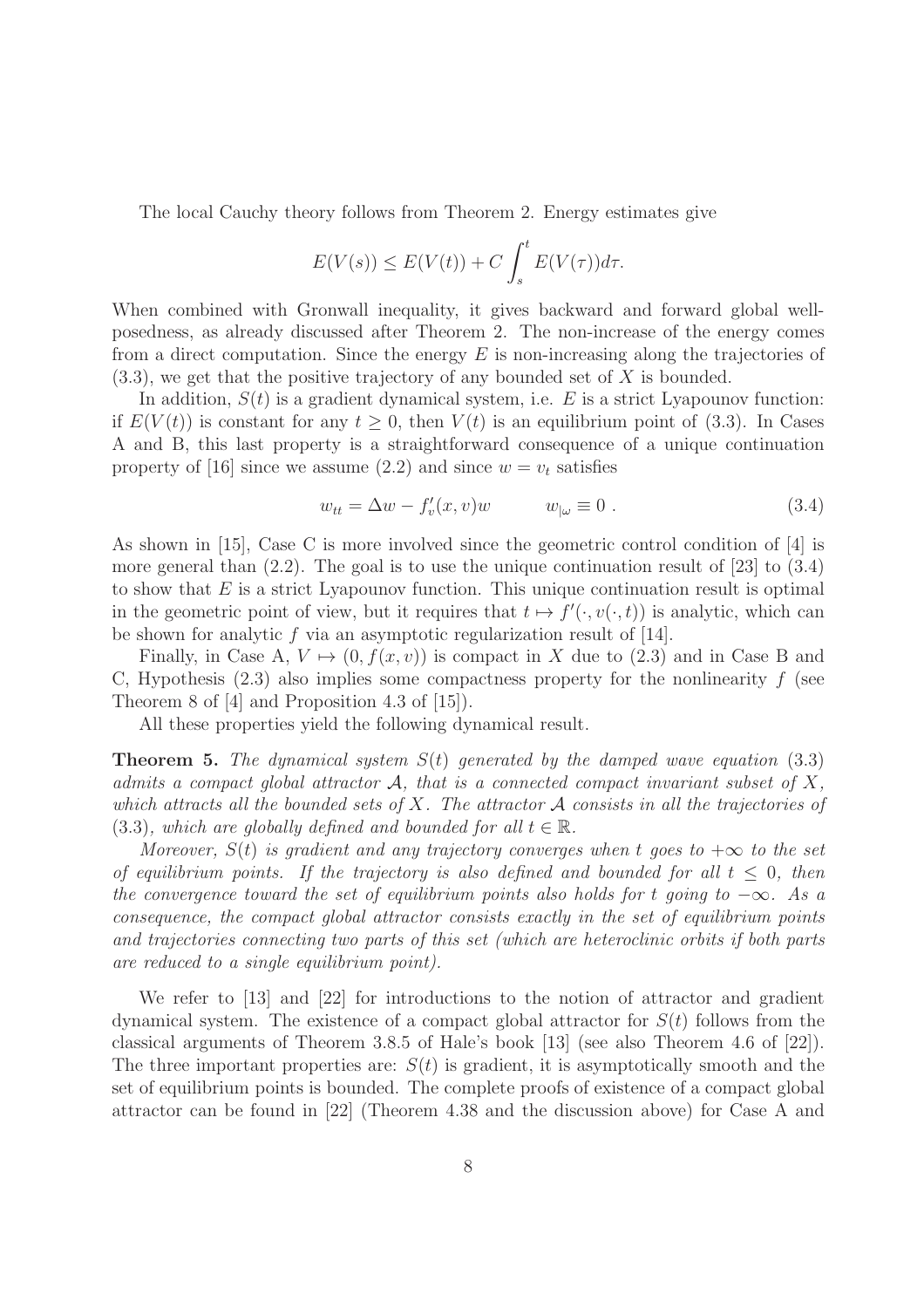in Theorem 1.4 of [15] for Case C. The proof is not explicitely written in case B, but one can simply follow the arguments given in [15], using the results of [9]. The convergence of the trajectories of the attractor to the set of equilibrium points, when t goes to  $+\infty$ and when t goes to  $-\infty$ , is a consequence of Lasalle's principle (see Lemma 3.8.2 of [13] or Proposition 4.2 of [22]). The fact that the compact global attractor is connected is a general fact and can be found for example in Lemma 2.4.1 of [13] of Proposition 2.19 of [22].

**Remark:** The classical case where the sign condition  $f(s)s \geq 0$  is assumed for all  $s \in \mathbb{R}$ , as in [27, 9, 15] for example, corresponds to the case where the compact global attractor  $\mathcal A$ is reduced to  $\{0\}$ . Hence, in this paper, we show how to deal with asymptotic dynamics, which are more involved than a single equilibrium point. The main idea is to use the heteroclinic connections to travel from an equilibrium point to another in the attractor  $\mathcal{A}$ .

# 4 Proof of Theorem 1

As already mentioned, the main ideas of this paper is more general than the framework of Theorem 1. To underline this fact, we prove our theorem by using only the qualitative properties stated in the previous section. Hence, our method easily extends to any control problem for which these properties hold.

In what follows, we will often write: "we go from  $V_0$  to  $V_1$ " or "there exists a control bringing  $V_0$  to  $V_1$ " or similar formulations. In more precise way, this will mean "there exists  $T \geq 0$  and  $u \in L^1([0,T], L^2)$  such that the unique solution v of  $(2.1)$  satisfies  $(v, \partial_t v)(T) = V_1$ ". In particular, the time is not fixed and can be eventually large. The dependence of this time  $T$  on the data will be evaluated after. We call reachable state from  $V_0$ , and denote  $\mathcal{R}(V_0)$ , the set of  $V_1$  such that we can go from  $V_0$  to  $V_1$  (without precision on the time).

The proof of our main result can be split into several steps. The first ones are basic facts. Step 4 consists in the key "double U-turn" argument. Steps 5-7 contains typical arguments coming from the study of dynamical systems. To lighten the arguments of the proof, we will only consider the question of the uniformity of the time of control in the end this section.

**Basic fact 1:** by Proposition 3, (2.1) is locally controllable in a neighborhood  $\mathcal{N}(e)$  of an equilibrium point (e, 0). In the following, we assume without loss of generality that  $\mathcal{N}(e)$ is a ball of  $X$ .

**Basic fact 2:** if  $V(t) = (v, v_t)(t)$  is a solution of the damped wave equation (3.3), then, by using the control  $u(x,t) = \gamma(x)v_t(x,t) \in L^1([0,T], L^2)$  on the time interval  $[0,T]$ , we can go from  $V(t_0)$  to  $V(t_0 + T)$  in the control problem (2.1).

**Basic fact 3:** if  $(v, v_t)(t)$  is a solution of the damped wave equation (3.3), then, by using the control  $u(x,t) = -\gamma(x)v_t(x,t)$  on the time interval [0, T], we can go from  $(v, -v_t)(t_0)$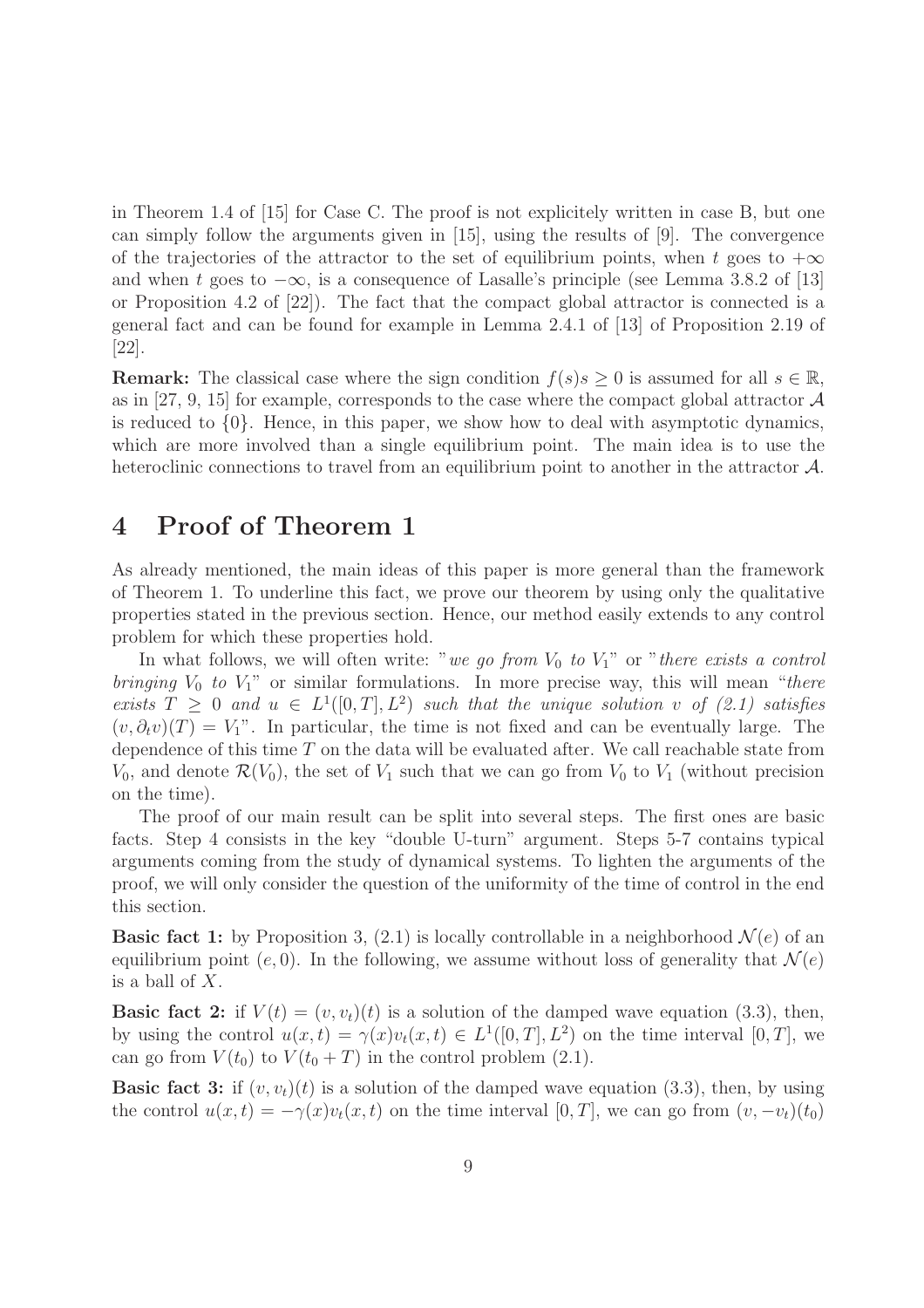to  $(v, -v_t)(t_0 - T)$  in the control problem  $(2.1)$ .

#### Step 4: the "double U-turn" argument.

This step consists in proving the following property.

**Proposition 6.** If  $V(t) = (v, v_t)(t)$  is a globally bounded solution of the damped wave equation (3.3) (i.e.  $V(t)$  belongs to the attractor A), then for any points  $V(t_0)$  and  $V(t_1)$ of the trajectory, there exists a control u on a time interval  $[0, T]$  bringing  $V(t_0)$  to  $V(t_1)$ .

**Proof:** If  $t_1 \geq t_0$ , this is simply Basic Fact 2. Assume that  $t_1 < t_0$ , we proceed as follows. By Theorem 5, the damped wave equation (3.3) generates a gradient dynamical system. Thus, there exist two equilibrium points  $e_{\pm}$  and two times  $t_{\pm}$  with  $t_{-} < t_1 < t_0 < t_{+}$ such that  $V(t_{\pm})$  belongs to  $\mathcal{N}(e_{\pm})$ . We start from  $V(t_0)$  and using Basic Fact 2 with the control  $u = \gamma v_t(t_0 + t)$ , we reach  $V(t_+) = (v, v_t)(t_+)$  which belongs to  $\mathcal{N}(e_+)$ . Notice that  $\mathcal{N}(e_+)$  is assumed to be a ball centered in  $(e_+, 0)$ , and thus that  $(v, -v_t)(t_+)$  also belongs to  $\mathcal{N}(e_+)$ . Due to Basic Fact 1, we can find a control to go from  $(v, v_t)(t_+)$  to  $(v, -v_t)(t_+)$ . Then, Basic Fact 3 shows that we can travel backward to reach  $(v, -v_t)(t_+)$ . Using Basic Fact 1 again, we go from  $(v, -v_t)(t_+)$  to  $V(t_-) = (v, v_t)(t_-)$ . Finally, we simply follow the trajectory as described in Basic Fact 2 to reach  $V(t_1)$ .

Step 5: the reachable set  $\mathcal{R}(e, 0)$  of an equilibrium  $(e, 0)$  is open in X. Let e be an equilibrium point of the wave equation. Assume that there exists a control  $u$  on a time interval [0, T] such that the solution of (2.1) satisfies  $V(0) = (e, 0)$  and  $V(T) = V_1$ . By Theorem 2 and the reversibility of the equation, we know that if a control  $u \in L^1([0,T], L^2)$ is fixed, the flow map  $\Phi$  which sends an initial data  $V_0$  to a final data  $V(T)$  at time T for a solution of  $(2.1)$  is an homeorphism of X. In particular, there exists a neighborhood U of  $V_1$  such that the backward Cauchy problem (2.1) starting at  $t = T$  in U with control u is defined in  $[0, T]$  and arrives in the neighborhood  $\mathcal{N}(e)$  of  $(e, 0)$ . In other words, applying the control u in (2.1), we can reach any point of U by starting from some  $V_0 \in \mathcal{N}(e)$  and applying the control  $u$ . On the other hand, due to the local control hypothesis (Basic Fact 1), there exist controls  $\tilde{u}$  bringing  $(e, 0)$  to any point of the ball  $\mathcal{N}(e)$ . Therefore, applying successively the controls  $\tilde{u}$  and u, we can reach any point of  $\mathcal{U}$  from  $(e, 0)$ .

Step 6: the reachable set  $\mathcal{R}(e, 0)$  of an equilibrium  $(e, 0)$  is closed in the attractor A. Let  $V_1^n$  be points of the compact global attractor A such that there exist controls  $u^n$ on  $[0, T^n]$  bringing  $(e, 0)$  to  $V_1^n$  and such that  $(V_1^n)$  converges to  $V_1 \in \mathcal{A}$ . We denote by  $V(t)$  the solution of the damped wave equation (3.3) with  $V(0) = V_1$ . Since the flow  $S(t)$ of (3.3) is assumed to be gradient, there exists  $T > 0$  and  $\tilde{e}$  an equilibrium point such that  $V(T)$  belongs to  $\mathcal{N}(\tilde{e})$ . By continuity of the flow of (3.3),  $S(T)V_1^n$  also belongs to  $\mathcal{N}(\tilde{e})$ for n large enough. Using successively Basic Fact 2, Basic Fact 1 and Step 4, we can go from  $V_1^n$  to  $V(0) = V_1$  via  $S(T)V_1^n$  and  $V(T)$ .

**Step 7: conclusion.** The compact global attractor  $\mathcal A$  of  $S(t)$  is a connected set (see Theorem 5). Therefore, Steps 5 and 6 show that the reachable set of an equilibrium point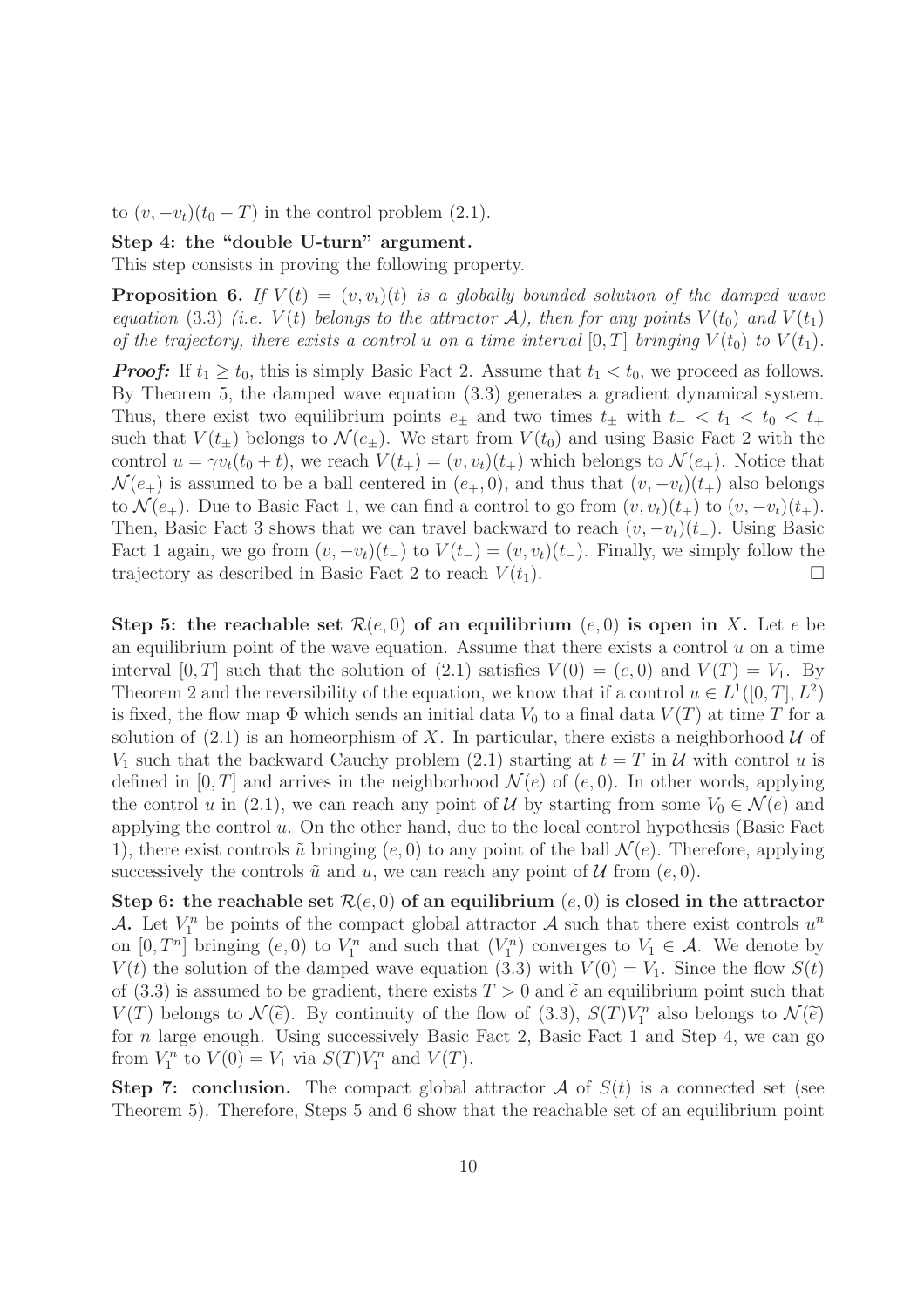is a neighborhood  $\mathcal{N}(\mathcal{A})$  of the attractor  $\mathcal{A}$ . In particular, we can go from the neighborhood of any equilibrium point to the one of any other equilibrium point. Let  $V_0$  and  $V_1$  be two points of X. Let  $V(t)$  and  $\tilde{V}(t)$  be the trajectories of (3.3) satisfying  $V(0) = V_0$  and  $(\tilde{v}, -\tilde{v}_t)(0) = V_1$ . For T large enough,  $V(T)$  and  $\tilde{V}(T)$  are in neighborhoods of equilibrium points, and so is  $(\tilde{v}, -\tilde{v}_t)(T)$ . Combining the previous argument, we can go from  $V_0$  to  $V_1$ through the control problem (2.1), via  $V(T)$  and  $(\tilde{v}, -\tilde{v}_t)(T)$ .

Step 8: uniformity of the time of control. By assumption, the time of local control is uniformly bounded by  $T(e)$  in a neighborhood  $\mathcal{N}(e)$  of an equilibrium point. Since the set of all the equilibria is a closed subset of the compact attractor  $A$  and is therefore compact, the time of control  $T(e)$  can be chosen to be independent of e and we can consider only a finite number of equilibrium points in the above arguments. For any neighborhood  $\mathcal{N}(\mathcal{A})$  of A and any ball  $B_X(0, R)$ , there is a time T such that  $S(T)B_X(0, R) \subset \mathcal{N}(\mathcal{A})$ . Considering the paths yielded by the above arguments to link two given points of  $B_X(0, R)$ , there is only one last property to show: there is a time  $T(A)$  and a neighborhood  $\mathcal{N}(A)$  of A such that, for any  $V_0 \in \mathcal{N}(\mathcal{A})$ ,  $S(t)V_0$  belongs to a neighborhood  $\mathcal{N}(e)$  for some  $t \in [0, T(\mathcal{A})]$ . To show this last property, we argue by contradiction. Assume that there exist sequences  $(V_0^n) \subset X$ , with  $d(V_0^n, \mathcal{A}) \leq 1/n$ , and  $(T^n) \to +\infty$  such that  $S(t)V_0^n$  does not cross any neighborhood  $\mathcal{N}(e)$  for  $t \in [0, T^n]$ . Since A is compact, we can assume that  $(V_0^n)$  converges to  $V_0 \in \mathcal{A}$ . Because  $S(t)$  is a gradient dynamical system,  $S(T)V_0$  belongs to a neighborhood  $\mathcal{N}(e)$  for T large enough, and thus  $S(T)V_0^n$  also belongs to  $\mathcal{N}(e)$  for n large enough. This contradicts the definition of  $T^n$  and the fact that  $T^n$  goes to  $+\infty$ .

### 5 Discussion

The arguments of the proof of Theorem 1 are very related to the qualitative dynamics of the wave equation (2.1) with the feedback control  $u = \gamma(x)v_t$ . In the simplest cases, one can follow the arguments to construct a simple control as illustrated in Figures 1 and 2.

Notice that the proof of Theorem 1 is somehow constructive: the way to travel between two equilibrium points is described in terms of the heteroclinic orbits and moreover the local control may be explicit if it is obtained via a Banach fixed point theorem. In this sense, our method of proof is more explicit than the Leray-Schauder fixed point argument used in the proofs of several control results for the non-linear wave equations (see [29] for example). Of course, our proof of Theorem 1 is not really constructive, because the computation of heteroclinic orbits is not explicit. But it is reasonable to expect some cases where approximations of the heteroclinic orbits are numerically known. In this case, our proof of Theorem 1 gives an explicit way to compute an approximated control to connect two equilibrium points. By the way, the question whether Theorem 1 can be proved by using a fixed point method as the one of [29], or not, is an open interesting question. In any case, we think that our method of proof is new and represents an interesting alternative to the proof by Leray-Schauder theorem, which is actually available only for weak nonlinearities.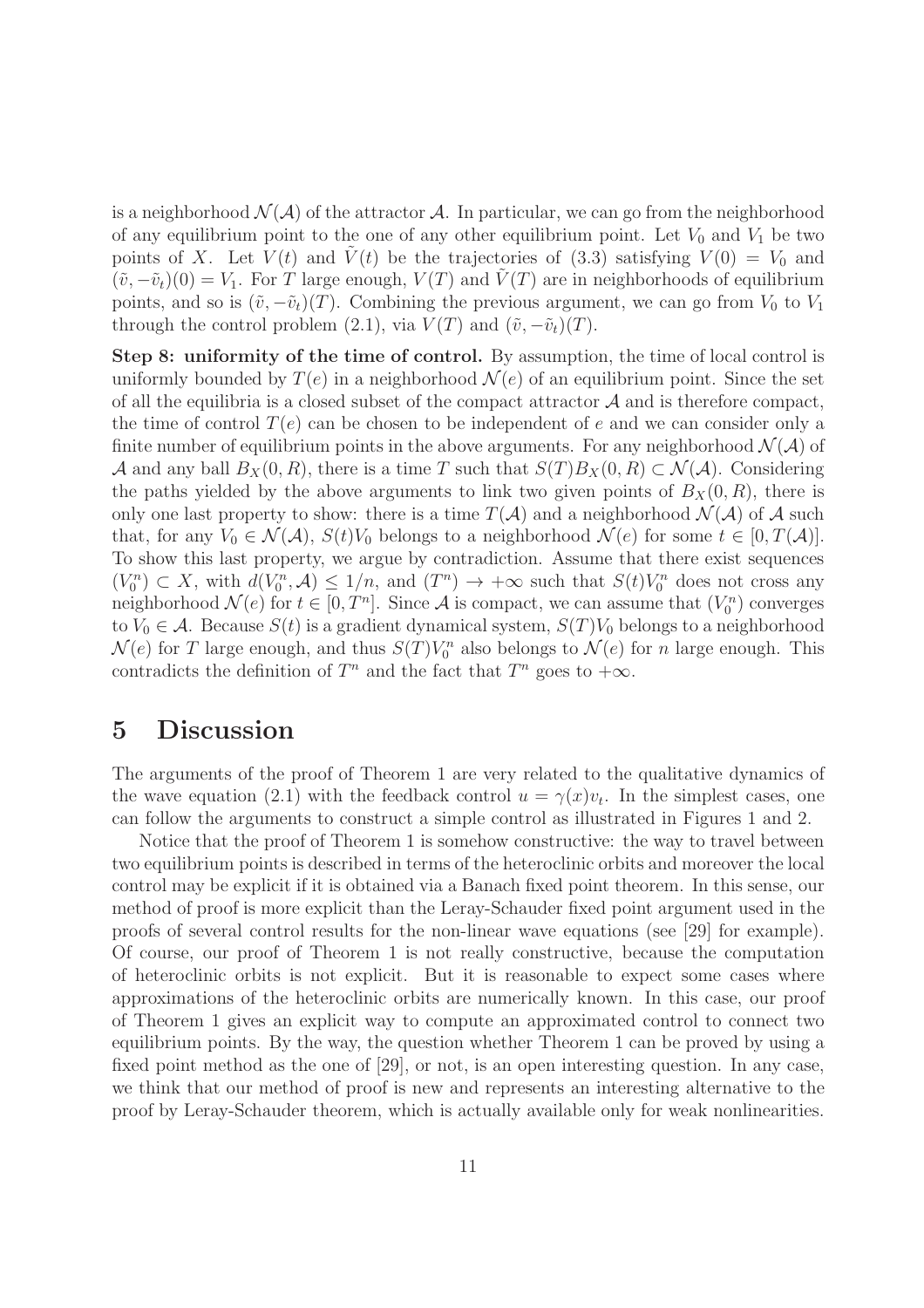

Figure 1: Right: the flow of the dynamical system  $S(t)$  generated by the feedback control  $u = \gamma(x)v_t$ . The flow is represented in the phase plane  $(v, v_t)$ . The compact global attractor A (in bold) consists in three equilibrium points and two heteroclinic orbits connecting them. Left: the flow generated by the feedback control  $u = -\gamma(x)v_t$ . It is deduced from the flow of  $S(t)$  by reversing time and orientation of the second coordinate.



Figure 2: An example of global control using successively the Basic Facts 1, 2 and 3 introduced at the beginning of the proof of Theorem 1. The resulting trajectory consists in switching from one of the flows of Figure 1 to the other, using in between the local controls near the equilibrium points.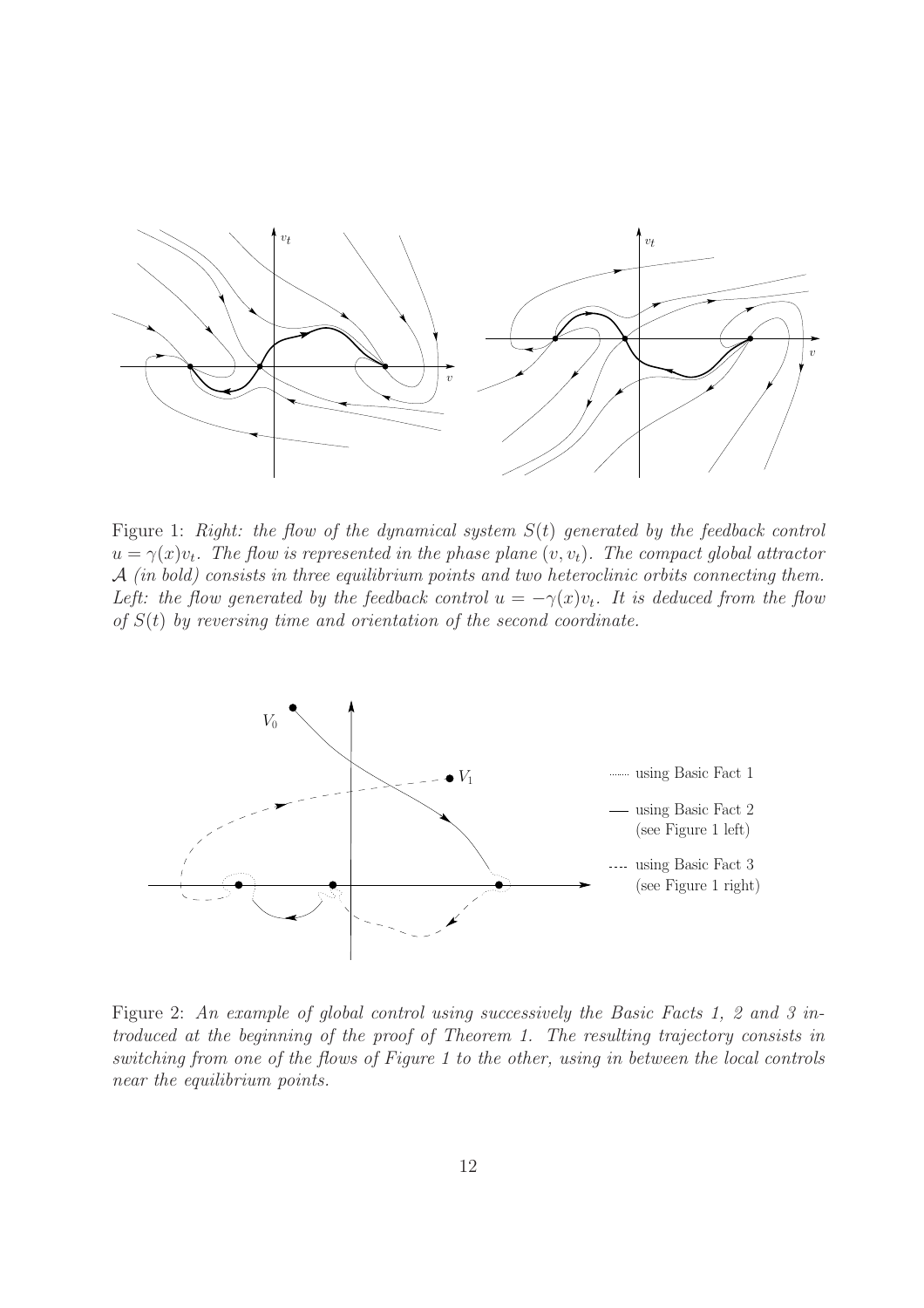As in Figure 1, it is reasonable to think the attractor  $\mathcal A$  of (3.3) as a finite number of isolated equilibrium points, each pair of them being connected by a path consisting in a finite number of heteroclinic connections. Indeed, this structure is generic (see Theorem 3.8.5 of [13]). In this case, one can go from any equilibrium point to another one by following a finite number of heteroclinic orbits, forward or backward in time. In this point of view, the steps 5 and 6 of the proof of Theorem 1 may seem unnatural. However, the above generic framework is not true in general: A may contain a continuum of equilibrium points, which precludes the connection between two parts of  $A$  via heteroclinic orbits. That is why, in the proof of Theorem 1, we used the topological connectedness of  $A$  and not the connectedness in the sense of path of heteroclinic orbits.

Acknowledgements: the authors are grateful to Emmanuel Trélat and Enrique Zuazua for interesting discussions. The work of the second author has been supported by ANR EMAQS.

#### References

- [1] M.D. Blair, H.F. Smith and C.D. Sogge, Strichartz estimates for the wave equation on manifolds with boundary, Annales de l'Institut Henri Poincaré  $(C)$  Non Linear Analysis n<sup>o</sup>26 (2009), pp. 1817-1829.
- [2] N. Burq, G. Lebeau and F. Planchon, Global existence for energy critical waves in 3-D domains, Journal of the American Mathematical Society  $n^{\circ}21$  (2008), pp. 831-845.
- [3] C. Bardos, G. Lebeau and J. Rauch, Un exemple d'utilisation des notions de propagation pour le contrôle et la stabilisation de problèmes hyperboliques, Rend. Sem. Mat. Univ. Politec. Torino, Rendiconti del Seminario Matematico (già "Conferenze di Fisica e di Matematica"). Universit`a e Politecnico di Torino (1988), pp. 11-31.
- [4] C. Bardos, G. Lebeau and J. Rauch, *Sharp sufficient conditions for the observation*, control and stabilization of waves from the boundary, SIAM Journal on Control and Optimization n<sup>o</sup>30 (1992), pp. 1024-1065.
- [5] Th. Cazenave, Semilinear Schrdinger equations. Courant Lecture Notes in Mathematics n<sup>o</sup>10. New York University, Courant Institute of Mathematical Sciences, New York; American Mathematical Society, Providence, RI, 2003.
- [6] W.C. Chewning, Controllability of the Nonlinear Wave Equation in Several Space Variables, SIAM Journal on Control and Optimization  $n^{\circ}14$  (1976), pp. 19-25.
- [7] J.-M. Coron, *Control and nonlinearity*. Mathematical Surveys and Monographs  $n^{\circ}136$ . American Mathematical Society, 2007.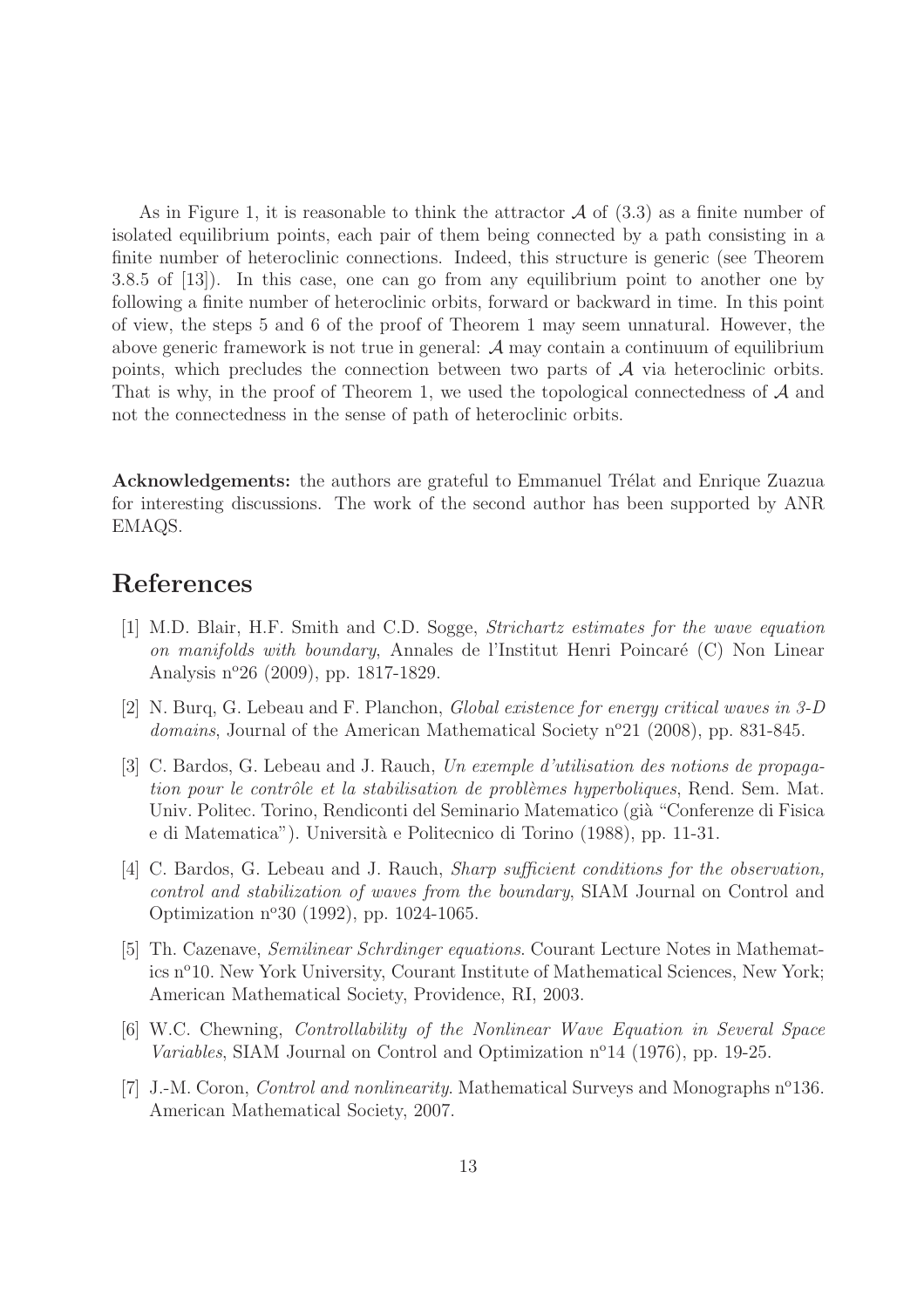- [8] J.-M. Coron and E. Trélat, *Global steady-State stabilization and controllability of* 1D semilinear wave equations, Communications in Contemporary Mathematics  $n^{\circ}8$ (2006), pp. 535-567.
- [9] B. Dehman, G. Lebeau and E. Zuazua, Stabilization and control for the subcritical semilinear wave equation, Annales Scientifiques de l'Ecole Normale Supérieure n°36 (2003), pp. 525-551.
- [10] J. Ginibre et G. Velo, The global Cauchy problem for the nonlinear Klein-Gordon equation, Mathematische Zeitschrift n°189 (1985), pp. 487-505.
- [11] J. Ginibre et G. Velo, The global Cauchy problem for the nonlinear Klein-Gordon equation. II. Annales de l'Institut Henri Poincaré, Analyse Non Linéaire n<sup>o</sup>6 (1989), pp. 15-35.
- [12] J. Ginibre et G. Velo, Generalized Strichartz inequalities for the wave equation, J. Funct. Anal. n°133 (1995), pp. 50-68.
- [13] J.K. Hale, Asymptotic behavior of dissipative systems, Mathematical Survey n<sup>o</sup>25, American Mathematical Society, 1988.
- [14] J.K. Hale and G. Raugel, Regularity, determining modes and Galerkin methods, Journal de Mathématiques Pures et Appliquées n°82 (2003), pp. 1075-1136.
- [15] R. Joly and C. Laurent, Stabilization for the semilinear wave equation with geometric control condition, preprint arXiv:1205.2459.
- [16] M. Kazeni and M.V. Klibanov, Stability estimates for ill-posed Cauchy problems involving hyperbolic equations and inequalities, Applicable Analysis  $n^{\circ}50$  (1993), pp. 93-102.
- [17] I. Lasiecka and R. Triggiani, Exact controllability of semilinear abstract systems with applications to wave and plates boundary control problems, Applied Mathematics and Optimization n<sup>o</sup>23 (1991), pp. 109-154.
- [18] C. Laurent, On stabilization and control for the critical Klein Gordon equation on 3-D compact manifolds, Journal of Functional Analysis  $n^{\circ}260$  (2011), pp. 1304-1368.
- [19] C. Laurent, Global controllability and stabilization for the nonlinear Schrödinger equation on some compact manifolds of dimension 3, SIAM Journal on Mathematical Analysis n°42 (2010), pp. 785-832.
- [20] L. Li and X. Zhang, Exact controllability for semilinear wave equations, Journal of Mathematical Analysis and Applications n°250 (2000), pp. 589-597.